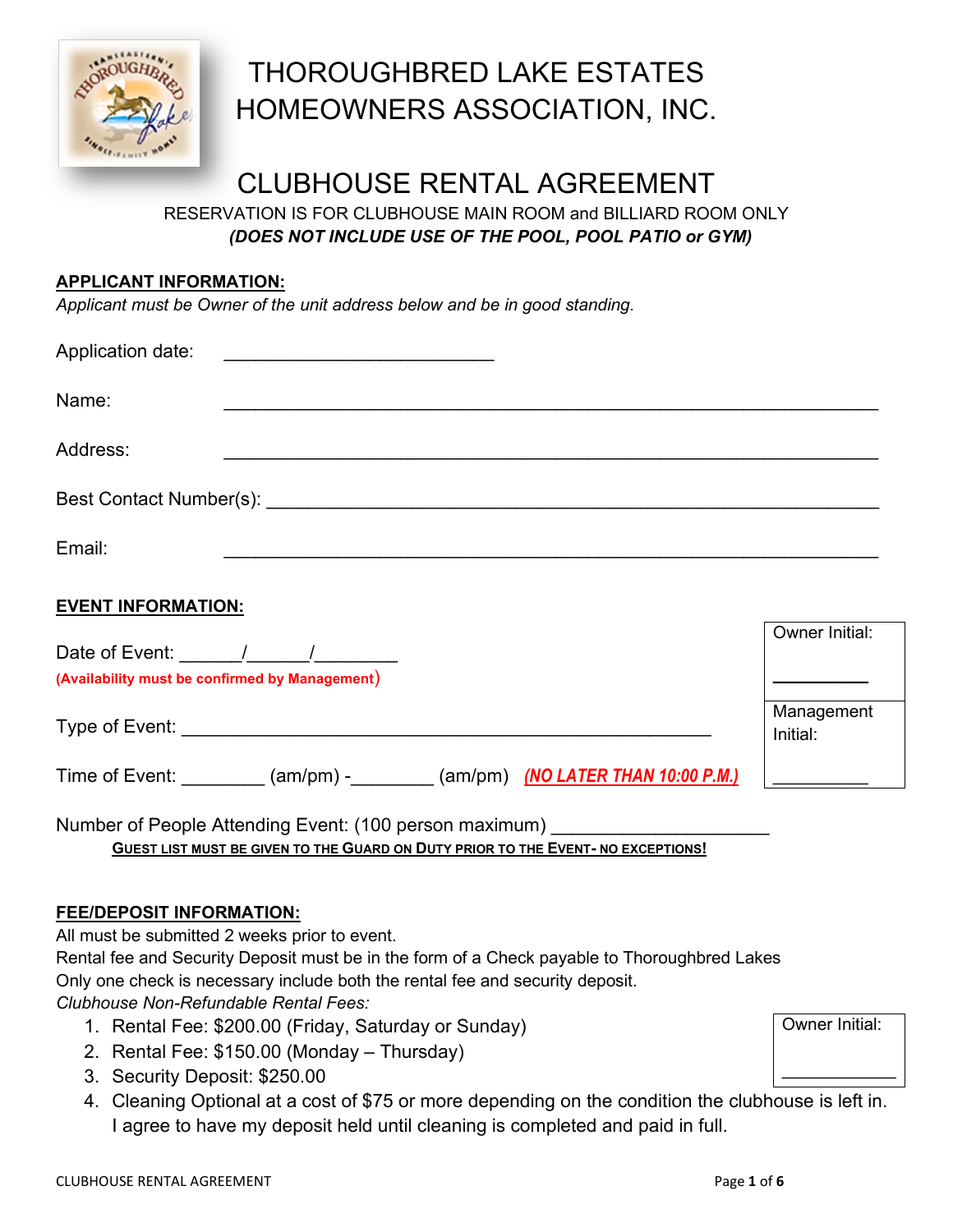

### **RENTAL AGREEMENT**

| <b>This</b> |  | rental agreement ("Agreement") is made this |  | day of |                                           |                        | bv |
|-------------|--|---------------------------------------------|--|--------|-------------------------------------------|------------------------|----|
|             |  |                                             |  |        | and between THOROUGHBRED LAKES HOMEOWNERS |                        |    |
|             |  | ASSOCIATION, INC. ("Association") and       |  |        |                                           | ("Owner"), residing at |    |
|             |  |                                             |  |        | Lake Worth, FL 33449.                     |                        |    |

This Agreement is made for the purpose of granting Owner the right the reserve and use the Main Room of the Clubhouse located on 10090 Clubhouse Turn Road in Thoroughbred Lakes Estates, for the date and Event specified above on Page 1 of this Clubhouse Rental Agreement.

- 1. Owners who have reserved the Clubhouse area to use the Main Room kitchen area and Billiard Room of the Clubhouse only and may not, during the period of any such reservation obstructs the use surrounding recreational facilities at any time to any Member/Resident of Thoroughbred Lakes. The pool, patio, and any other surrounding common area are **NOT** included as part of the rental and their use is reserved for Thoroughbred Lakes Residents only.
- 2. The Owner hereby agrees to abide by all of the Terms and Conditions listed on pages 5 & 6 of this Agreement.
- 3. In consideration for reserving the Clubhouse, Owner shall pay to the Association, **at least (2) weeks prior to the reservation date**, a Rental Fee payable to Thoroughbred Lakes. The Rental Fee is non-refundable.
- *4.* In addition to the Rental Fee, as further consideration for reserving the Clubhouse, Owner shall pay to the Association, at least two (2) weeks prior to the reservation date, a Security Deposit in the amount of **\$250.00**, payable to Thoroughbred Lakes Estates Homeowners Association, Inc. The security deposit will be used for necessary repairs or replacements required after the use of the Clubhouse. Refunds of any unused Security Deposit shall be at the discretion of the Association (*see terms and Conditions, pp. 4 and 6).*
	- All payments submitted for Clubhouse Rental (Rental fee and Security Deposit) will be deposited. Following confirmation that the clubhouse has been returned to its original "before rental state" your security deposit of \$250.00 will be returned to you. To receive your refund complete a Check Request form and submit to [admin@soleilpropertymanagement.net.](mailto:admin@soleilpropertymanagement.net)

 $\overline{\phantom{a}}$ 



 $\mathcal{L}_\text{max}$ 

Owner Initial:

 $\frac{1}{2}$ 

Owner Initial:

 $\overline{\phantom{a}}$ 

Owner Initial: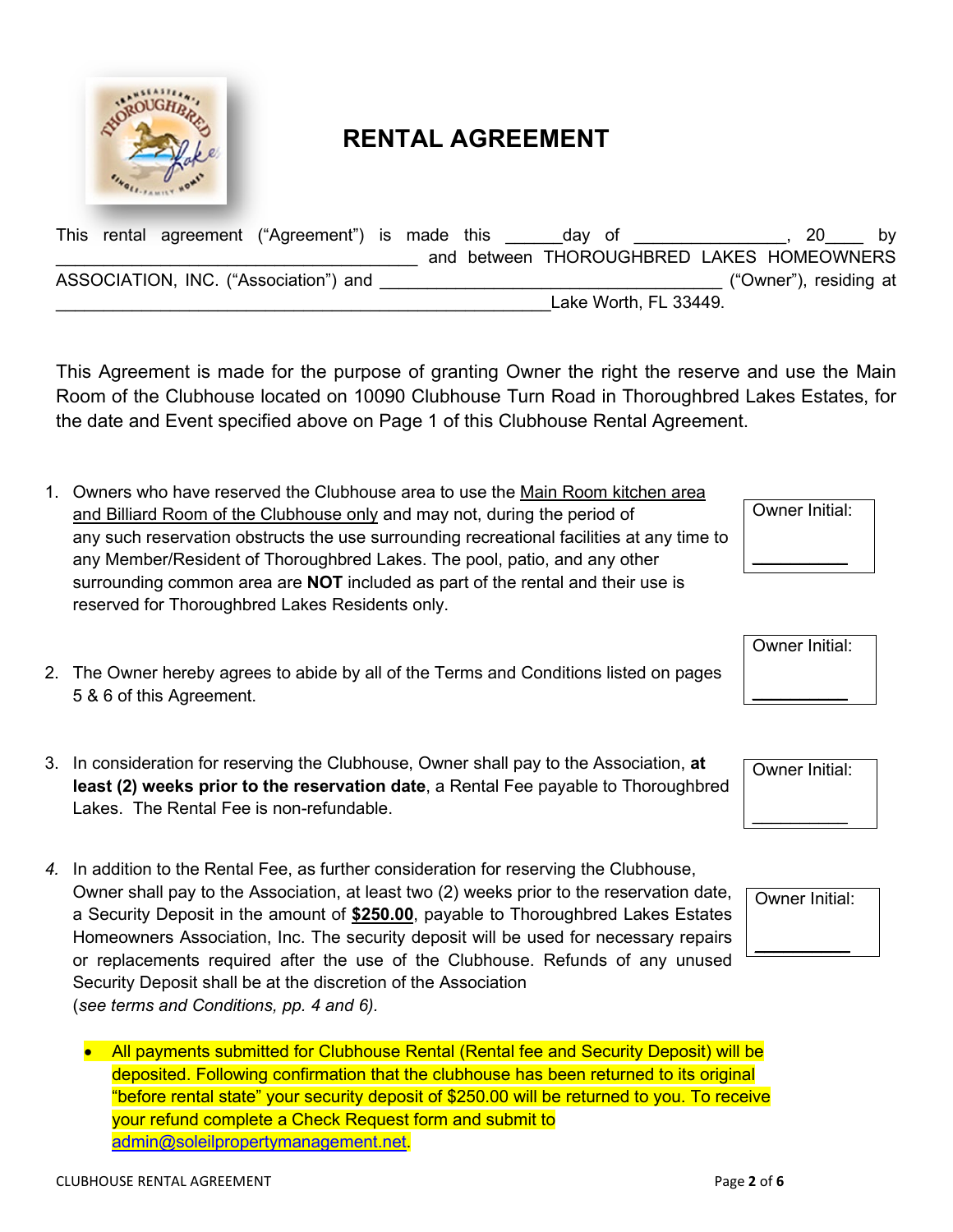- 5. Owner, and all of Owner's guests and attendees, shall abide by and conform to all of the Rules and Regulations of the Association as contained in the Association Documents.
- 6. Owner hereby agrees to assume all responsibility for insurance, respecting the facilities, during use under this Agreement and Owner agrees that Owner will not assert any claim of coverage under any insurance policy of the Association during the period of such use.
- 7. Owner shall indemnify the Association against and hold the Association harmless from any and all demands, claims, actions, suits, proceedings, costs, expenses, damages, injury, and liability, including, without limitation, costs, and attorney's fees, claimed by any person, organization, association, or otherwise, arising out of or relating to the use, occupancy, operation, and/or condition of the Main Room of the Clubhouse, restroom facilities, parking facilities, or any other portion of Association property or common areas.
- 8. Owner and all guests and attendees will comply with all laws of the United States, the state of Florida, Palm Beach County, and all rules and requirements of the local sheriff and fire departments, and Owner will pay any taxes or fees due to any authority arising out of Owner's use of the facilities.
- 9. Owner and all guests and attendees shall not injure, or in any manner deface, damage, or destroy the Clubhouse and surrounding areas (including the parking lots, grassy areas and restroom facilities). Owner and all guests and attendees shall not cause or permit anything to be done whereby any portion of the Clubhouse, furnishings, appliances, floors, vents, windows, doors, or any other portion of the building or surrounding areas, during the term of the rental and/or this Agreement, shall be damaged by the act, default or negligence of Owner and/or any of Owner's guest or attendees. Owner shall fully forfeit the Security Deposit and pay to the Association, immediately upon demand, any and all such additional sums as are necessary to restore the clubhouse and surrounding areas to their pre-rental condition.
- 10. Owner shall be responsible for payment of any and all sums of money owed as a result of any breach of this agreement, and Owner shall be responsible for any and all attorneys' fees and costs incurred by the Association in enforcing any of the provisions of this Agreement. Owner's account must be in good standing *prior to approval of rental application*; and Owner is required to pay any and all sums of money owed by Owner's home before the Event can take place. The Association shall collect attorneys' fees and other amounts owed in the accordance with the Declaration.

Owner Initial:

Owner Initial:

 $\mathcal{L}_\text{max}$ 



Owner Initial:

 $\mathcal{L}_\text{max}$ 

Owner Initial:



Owner Initial:

 $\overline{\phantom{a}}$  , where  $\overline{\phantom{a}}$ 

Owner Initial:

 $\mathcal{L}_\text{max}$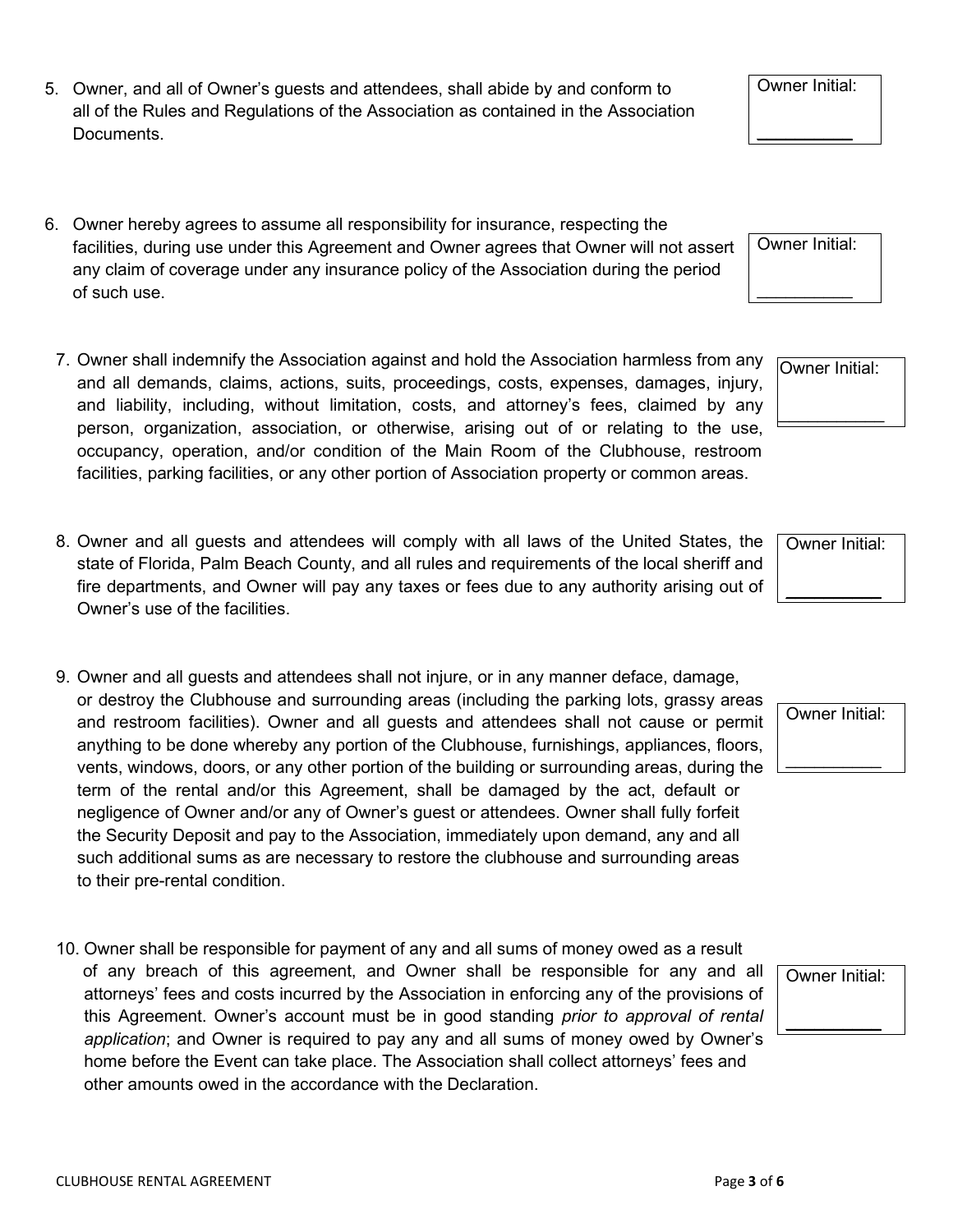- 11. The Association (or its representatives) reserves the right to enter the Clubhouse and/or surrounding areas during the period of the Owner's use to eject any person or persons behaving in a disorderly manner or contrary to the Rules and Regulations of the Association, and/or to prevent any damage to or destruction of any portion of the Clubhouse, surrounding areas, entry gates, or any other part of the Association property. The Association reserves the right to refuse entry to any person or persons behaving in a disorderly manner or who do not comply with the Rules and Regulations of the Association, or any federal state, or local law, rule or ordinance.
- 12. It is understood by all parties that THIS AGREEMENT DOES NOT INCLUDE THE USE OF ANY FACILITY OTHER THAN THE MAIN ROOM OF THE CLUBHOUSE and BILLARD ROOM and that the number of users, guests or any persons admitted to the said premises by the Owner or anyone else acting on Owner's behalf shall not exceed the fire marshal's guidelines for this building (100 person maximum).

This Clubhouse Main Room Rental Agreement consists of 6 pages (numbered 1 through 6), and constitutes the total agreement between the Association and the Owner. Neither party is replying on any verbal or written agreement other than this Clubhouse Main Room Rental Agreement.

IN WITNESS WHEREOF, the parties hereto have agreed to the foregoing by executing this Agreement on the day and year first above written.

Name:  $\blacksquare$ 

Date: \_\_\_\_\_\_\_\_\_/\_\_\_\_\_\_\_\_\_/\_\_\_\_\_\_\_\_\_\_

**OWNER:** 

(OWNER SIGNATURE)

(OWNER SIGNATURE)

Name:  $\blacksquare$ 

Date: \_\_\_\_\_\_\_\_\_/\_\_\_\_\_\_\_\_\_/\_\_\_\_\_\_\_\_\_\_

Owner Initial:

 $\overline{\phantom{a}}$  , where  $\overline{\phantom{a}}$ 

Owner Initial:

 $\overline{\phantom{a}}$  , where  $\overline{\phantom{a}}$ 

 $\frac{1}{2}$  , and the set of the set of the set of the set of the set of the set of the set of the set of the set of the set of the set of the set of the set of the set of the set of the set of the set of the set of the set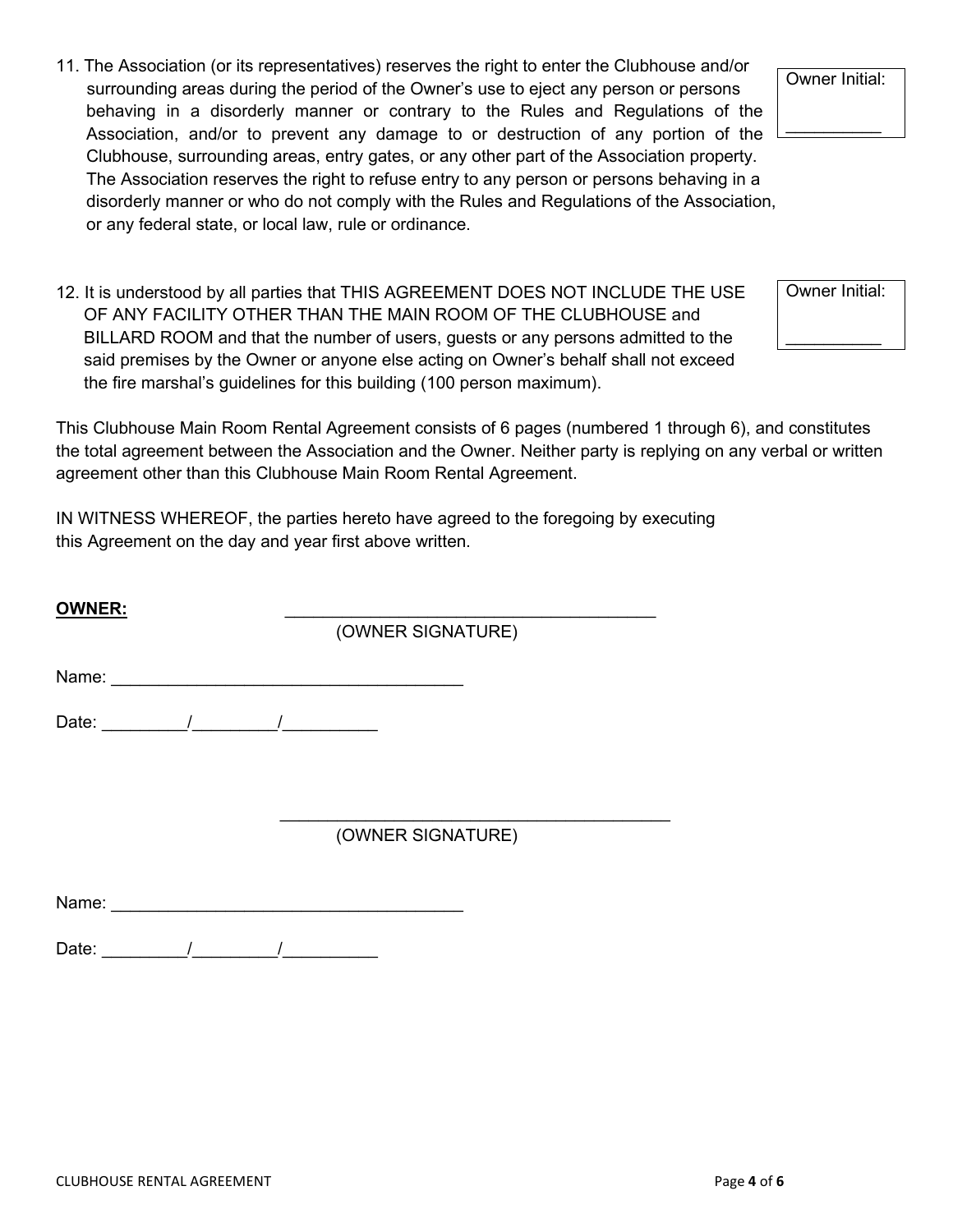#### **TERMS AND CONDITIONS FOR CLUBHOUSE MAIN ROOM RENTAL**

- 1. Anyone applying to rent the Clubhouse Main Room must be a Thoroughbred Lakes Estates Homeowners Association, Inc. Owner in good standing and at least 21 years of age. Third party rentals are prohibited. Owners are not permitted to rent the Clubhouse for their tenants. Rental of the Clubhouse Main Room is for personal or family use only (no business or solicitation functions or organization meetings are permitted unless approved by the Board of Directors).
- 2. This application is for rental of the Main Room of the Clubhouse and the Billiard Room only, and no other common area (for example, the pool, any pool and patio Areas, workout room) is included. Restrooms are to be shared with residents and kept clean. If any guest or attendee is observed or recorded loitering in any area other than the Main Room of the Clubhouse (such as the pool or patio areas), the Security Deposit may be forfeited in its entirety.
- 3. Owner and all guests and attendees shall obey all laws and all Association Rules and Regulations. It is the Owner's responsibility to inform all guests and attendees of these terms. Owner will be held fully responsible for the actions of all guests and attendees at all times.
- 4. Decorations- Owner and any guests and attendees shall not nail, staple, tack, tape, or deface the walls, ceilings or furniture of any portion of the Clubhouse. All decorations, balloons, etc. must be completely removed at the end of the event. Owner will be responsible for time to remove decorations as well as any necessary repairs caused by installation of decorations. Time for cleanup and repairs caused by decorations will be billed to the owner at \$60.00 per hour.
- 5. Owner and all guests and attendees shall vacate the Clubhouse and surrounding areas at the time specified on Page 1 of this Clubhouse Main Room Rental Agreement, but in no event later than **10:00 p.m**. All cars must be cleared from the Clubhouse parking lot and the Clubhouse to be restored to its pre-rental condition, with the alarm set and the doors locked, no later than 10:00 p.m. Owner is required to leave the Clubhouse, restrooms, parking lot and all surrounding common areas in the same condition as found.

This shall include but is not limited to:

- Sweeping and wet mopping all clubhouse floors;
- Returning all furniture to its original location;
- Returning thermostat setting to 78 degrees;
- Cleaning the kitchen area, wiping down surfaces, and emptying the refrigerator/freezer and drawers/cabinets of all Event contents;
- Removing all decorations, balloons, and trash from the premises. No trash may be left anywhere on the Clubhouse or Association property. Any trash left on the premises will cause the Security Deposit to be forfeited in its entirety.

CLUBHOUSE RENTAL AGREEMENT Page **5** of **6**

Owner Initial:

 $\frac{1}{2}$ 

Owner Initial:

 $\mathcal{L}_\text{max}$ 

Owner Initial:

 $\frac{1}{2}$ 

Owner Initial:

Owner Initial:

 $\frac{1}{2}$ 

 $\mathcal{L}_\text{max}$